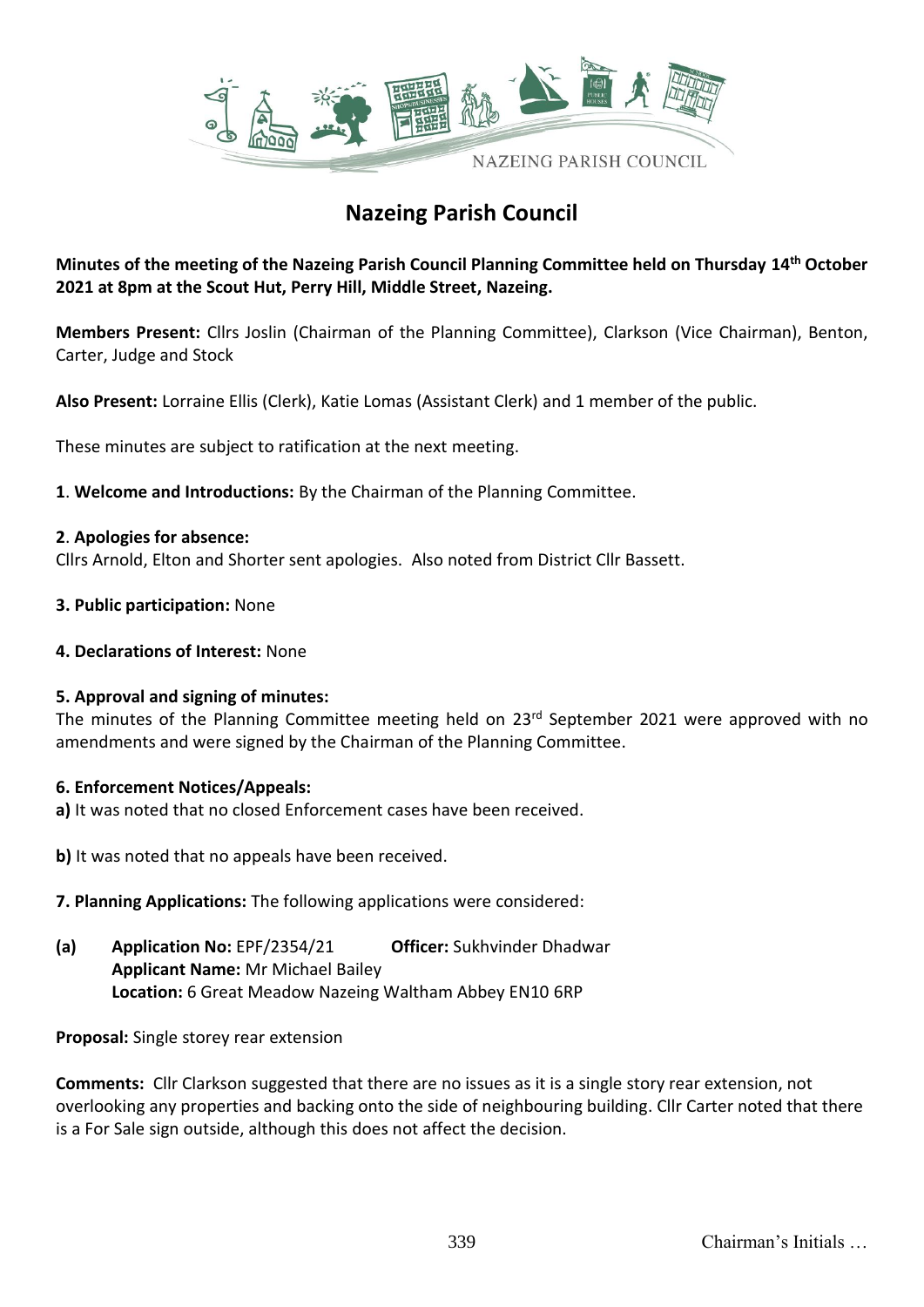Cllr Stock officially proposed no objection. Cllr Clarkson seconded the proposal. All Cllrs voted in favour of the proposal.

## **Resolved - No objection**

**(b) Application No:** EPF/2587/21 **Officer:** Robin Hellier **Applicant Name:** Mr Roger Versluys **Location:** Sarasota 6 Highland Road Nazeing Waltham Abbey EN9 2PR

**Proposal:** TPO/EPF/22/83 T21: Lime - Crown reduce by up to 2.5m, as specified. Crown lift to up to 5m from ground level, as specified.

**Comments**: Cllr Joslin clarified that as it was a tree application the Council we would not normally comment. Also noted of interest that this tree originally formed part of a whole row of lime trees some of which have gradually been removed over the years, which is why it is subject to a TPO.

Cllr Joslin proposed that the application is referred to the District's Tree Officer in order to ensure that no unnecessary damage is caused to the tree. Cllr Clarkson seconded the proposal. All Cllrs voted in favour of the proposal.

**Resolved:** The Parish Council requests that the application is referred to the District's Tree Officer in order to ensure that no unnecessary damage is caused to the tree.

**(c) Application No:** EPF/2403/21 **Officer:** Zara Seelig **Applicant Name:** Mr Pasquale Milazzo **Location:** Paslea House Nursery Road Nazeing Waltham Abbey EN9 2JF **Proposal:** Side extension to existing garage, remove and replace shed with new outbuilding

**Comments:** Cllr Joslin confirmed that he had spoken to the Applicant who explained he is replacing a wooden shed to make an office for work and extending his garage. This is not for habitation otherwise. Cllr Clarkson noted it is a big property and the proposal will not impact anyone else. He suggested that there should be no concerns. Cllr Benton pointed out that the proposal shows a number of trees are to be removed for access (leylandii), with possible environmental concerns.

Cllr Stock proposed that the Council should respond with no objection but make note that there are a number of trees being removed to facilitate this development. Cllr Benton seconded the proposal. All Cllrs voted in favour of the proposal.

**Resolved:** No objection and it was noted that there are a number of trees being removed to facilitate this development.

**(d) Application No:** EPF/2441/21 **Officer:** Alastair Prince **Applicant Name:** Mr Daniel Finn **Location:** 49 Pecks Hill Nazeing Waltham Abbey EN9 2NX **Proposal:** New rear extension and loft conversion

**Comments:** Cllr Carter confirmed that this property has just been sold and is empty. Cllr Joslin noted it is a very detailed application. Cllr Clarkson pointed out that this is a very large extension and that the planning officer may be concerned. Cllr Carter noted that there are lots of other extensions on the surrounding properties.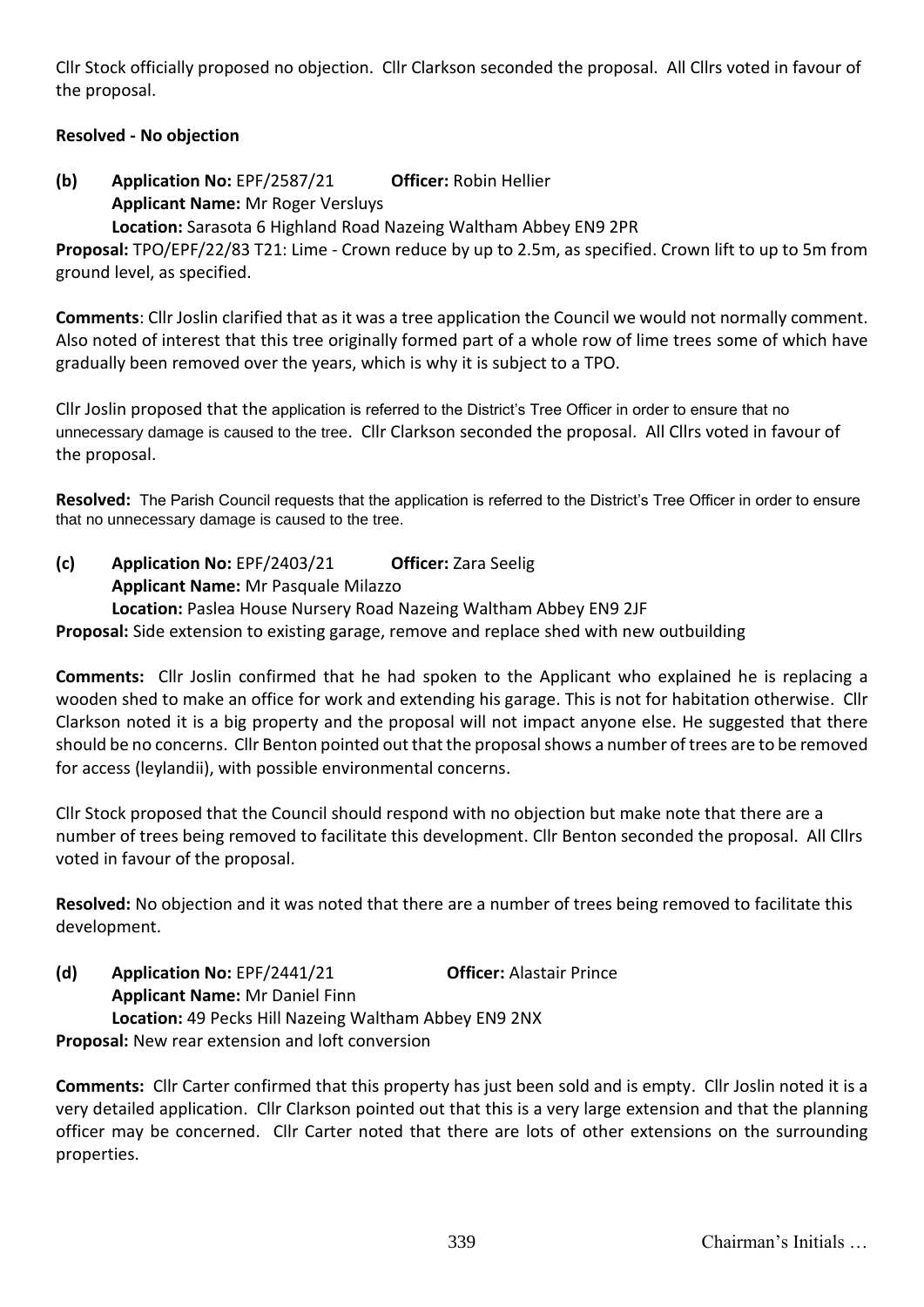Cllr Benton proposed no objection. Cllr Stock seconded this proposal. All Cllrs voted in favour of the proposal.

**Resolved:** No objection.

## **8. Other Applications:**

# **These are provided for information only. EFDC do not normally accept comments on these applications.**

**(a) Application No:** EPF/2437/21 **DRC Officer:** Caroline Brown **Applicant Name:** Mr Marc Eastlake **Location:** Old School House Nazeing, Common Nazeing, Waltham Abbey EN9 2SD

**Proposal:** Approval of Details reserved by condition 3"samples of the types & colours of external finishes" for EPF/0019/19. (Two storey front extension, single storey side extension and flat roof glazed link extension and minor alterations).

**Resolved:** No comment.

**(b) Application No:** EPF/2603/21 **PDE Officer:** Graham Courtney **Applicant Name:** Mr Gokhan **Location:** 13 Langley Green Nazeing Road Nazeing Waltham Abbey EN9 2JJ

**Proposal:** An application to determine if Prior Approval is required for a proposed Larger Home Extension measuring 6.00 metres, height to eaves of 2.60 metres & a maximum height of 2.90 metres.

**Resolved:** No comment.

## **9. Access to on-line links for planning applications at Council meetings:**

There is no WiFi at the Scout Hut.

**Comments**: Cllr Joslin reminded members that previously a dongle device had been used to allow the Council to review Planning Applications and suggested the Council renew this. Cllr Clarkson confirmed this would be preferable to using other people's data.

Cllr Stock proposed that the previous arrangement be renewed or replaced with similar since functionality is more important than cost but with a maximum budget of £25 per month. Cllr Judge seconded this proposal. All Cllrs voted in favour.

**It was resolved to**: Investigate and procure a mobile data facility for the purpose of viewing planning applications for Council meetings at the Scout Hut. Maximum budget £25 per month. Due 11/11/21

As an addendum to this item Cllr Carter raised that as the projector is now not working, a new projector and screen be purchased. Cllr Stock suggested an alternative to purchase an LED screen instead. It was agreed that all Cllrs would research alternatives before the next Full Council Meeting.

**Action:** Cllrs Joslin, Clarkson, Benton, Carter, Judge and Stock. Due 28/10/21

### **10. Information Items:**